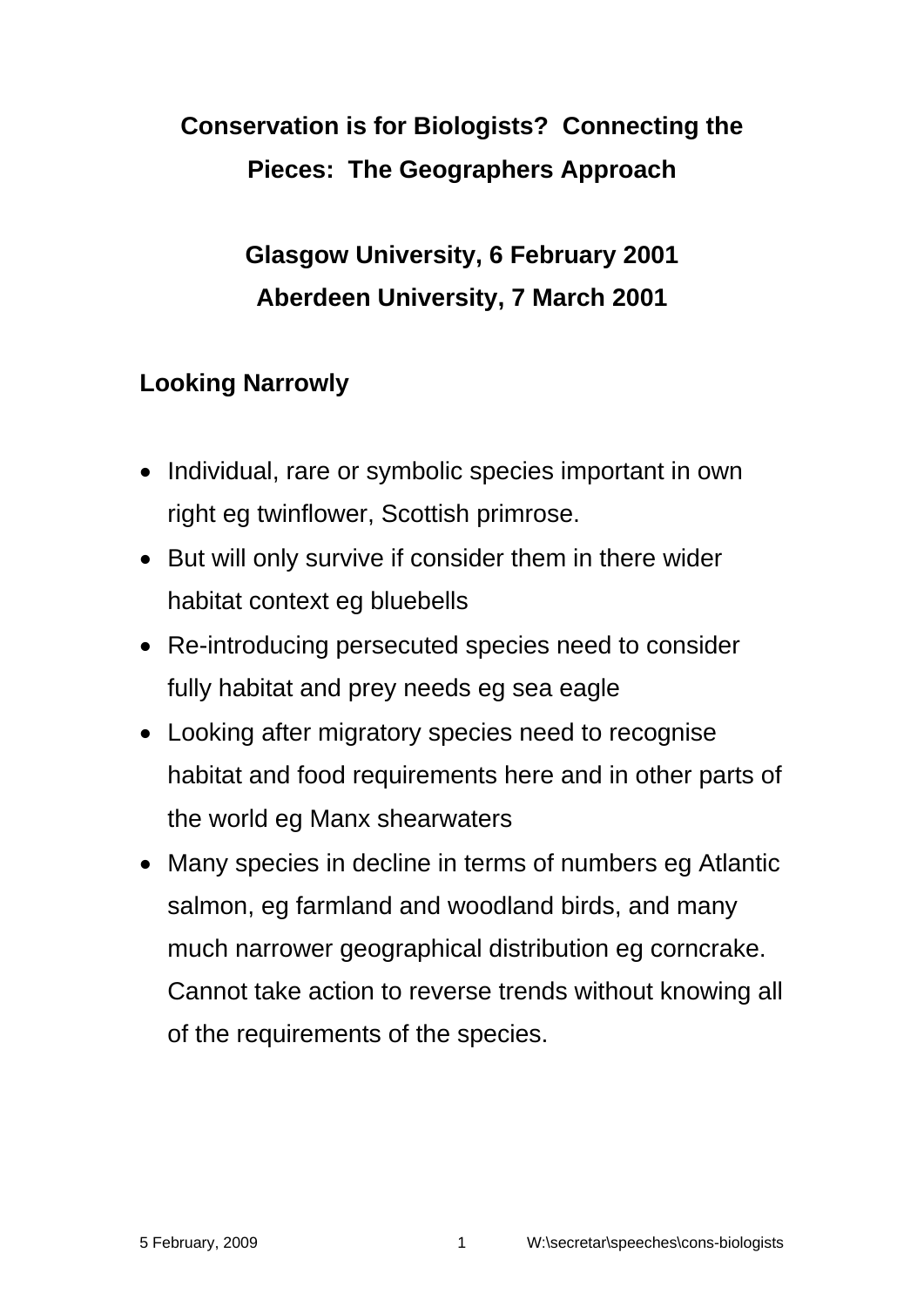#### **The Role of Protected Areas**

- Protected areas (eg nature reserves, national parks etc) the key global mechanism for conserving species and their habitats: map of Scottish protected areas
- But often marked change in management at the protected area boundary eg Olympic National Park: satellite and ground photos.
- Most protected areas on private land and therefore marked differences in management eg heather moorland
- Much of land not in protected areas ie 85% Scotland therefore what happens particularly on agriculture land, eg East Lothian, is crucial.

# **Living in Compartments**

- Create compartments for simplicity using administrative divisions eg counties for Areas of Search eg SNH Areas.
- Money from Government is also in compartments with difficulties in transferring between them: pie graph of cash
- What is called "silo mentality" eg concrete silos and the five penguins.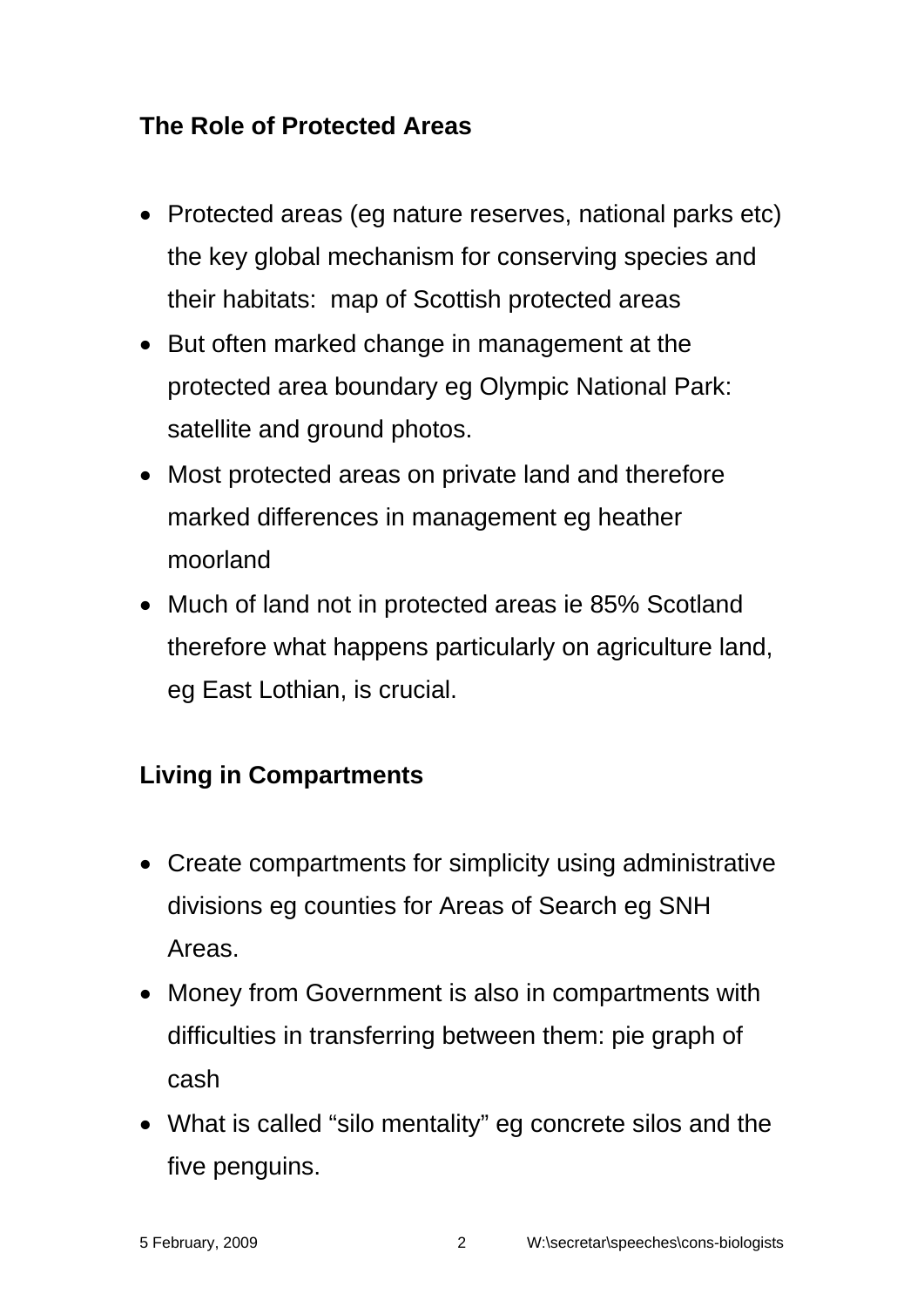## **The sustainable development challenge**

- Sustainable development and Agenda 21 create a challenge for removing compartments and connecting the social with the economic, and with the environmental
- The Convention on Biological Diversity brings the challenges of delivering conservation of wildlife, sustainable use of natural resources and equitable sharing of genetic resources. A more realistic and integrated approach is at the centre: the ecosystem approach. It requires: appropriate knowledge, empowerment of key constituencies, clear communication between constituencies, harmonised governance between all sectors, building of capacity of stakeholders, focusing on the functioning of ecosystems and not just static nature, the development of the decision support tools all within the context of "integrated planning".
- Locally this means the identification of geographical units which make sense in terms of environmental systems and processes and ensure that protected areas are connected fully to the wider countryside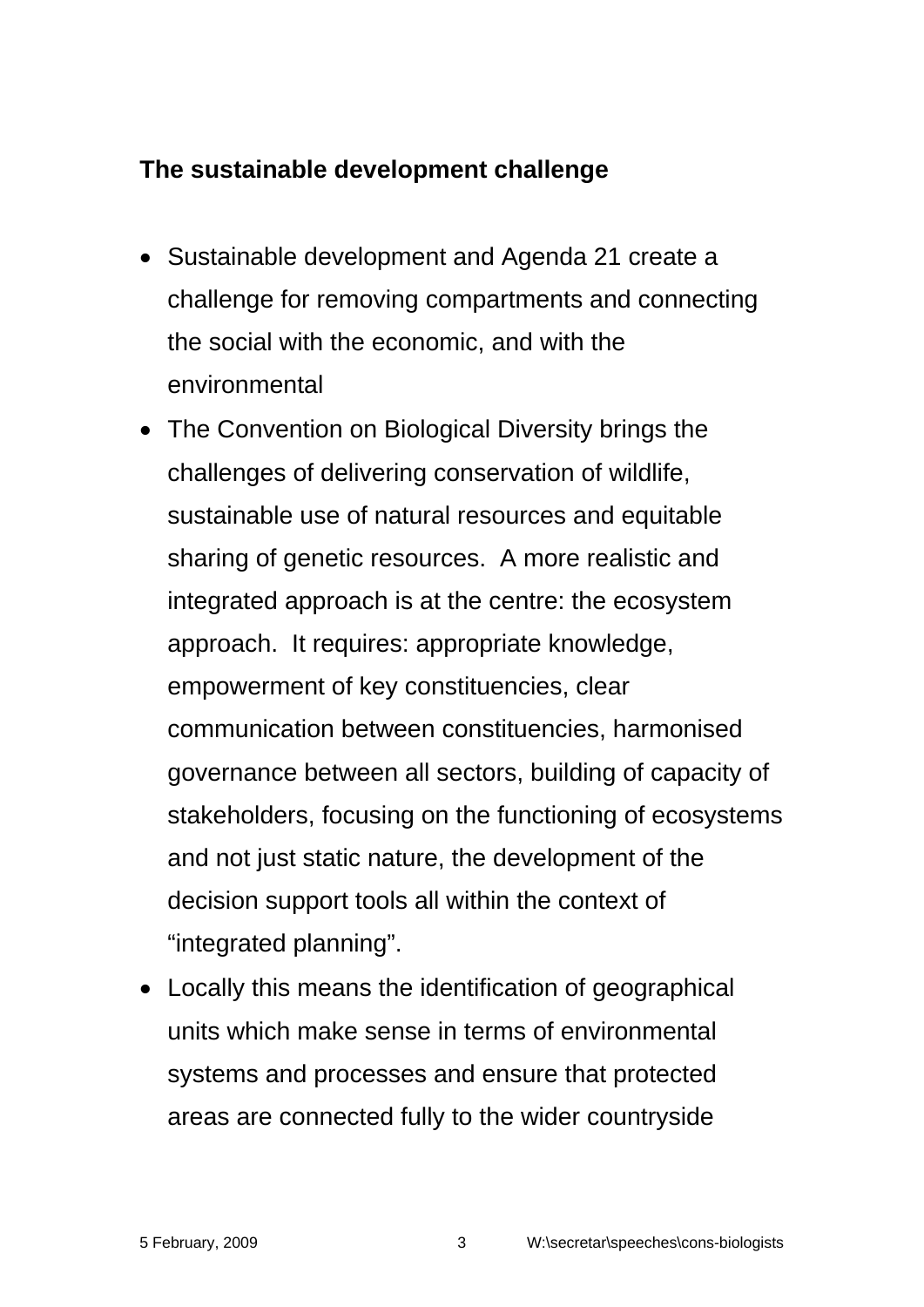including areas of intensive human activity: schematic diagram of integrated planning.

• An example from Iceland. Protected areas in Iceland have fairly weak powers, governed by an agency with only advisory powers; soil erosion by wind and water is key environmental degradation issue (two pictures) cannot be solved by protected areas; systematic multispectral air photo examination with ground truthing to identify scale of problem; agronomic research to identify best seeds for soil stabilisation (slides); application of seeds by local farmers using government equipment (tractor and re-seeding slides). Integrated approach is connecting analysis of the problem and its causes, with science-based solutions using understandable decision support tools to allow local farmers to do the job.

#### **Integrated Planning in Scotland: a new approach**

• Clear signals from the past and experience in other countries: integration of activity within and outwith protected areas; integration of wildlife, landform and landscape protection management; involvement of community of interests in management; integration of environmental, economic and land use policies and schemes of assistance; and rigorous but practical,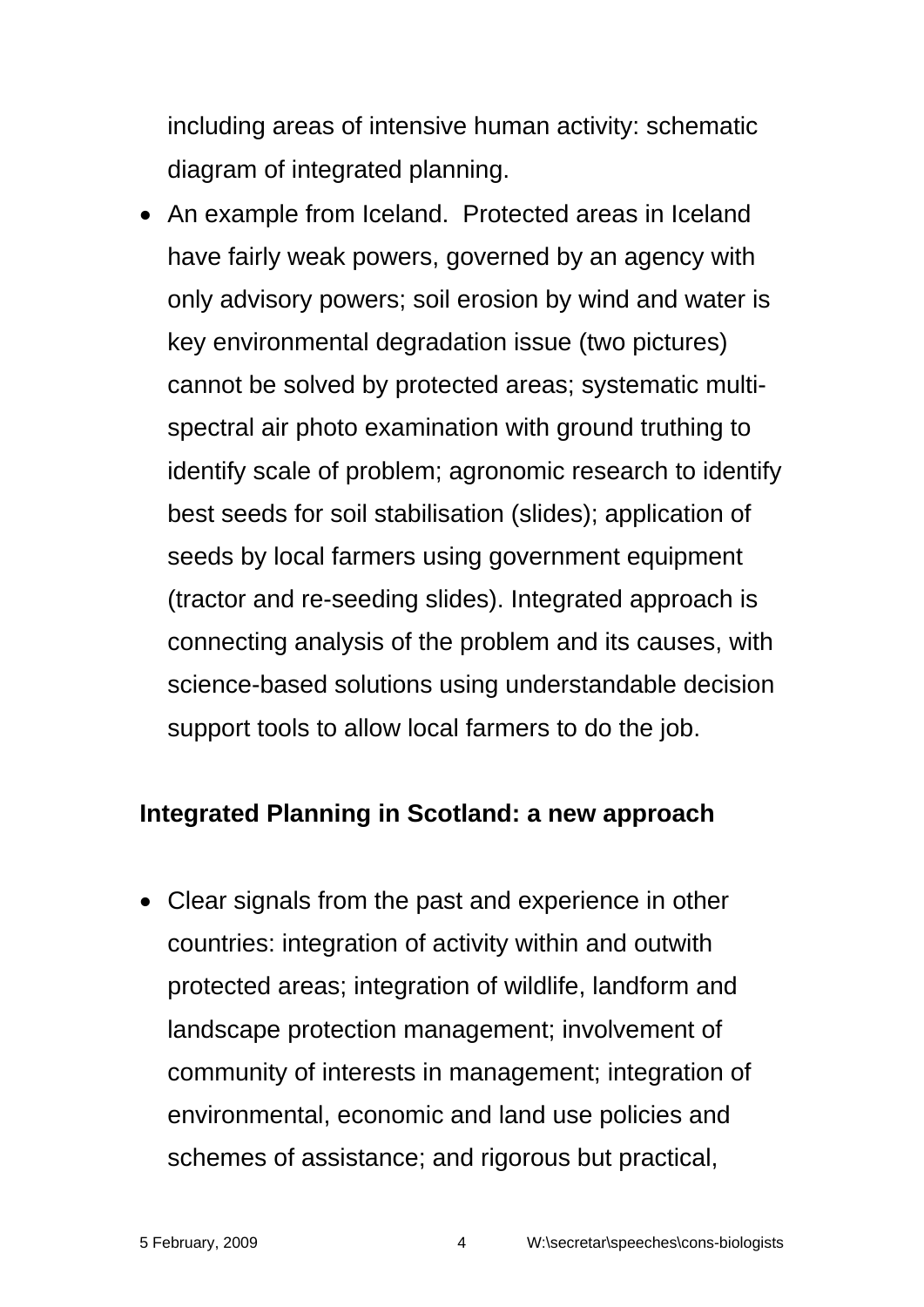simple but not simplistic, sub-division of the country recognising its diversity.

- In drawing up new framework need to recognise following six features:
	- 1. We have a largely managed landscape and we require flexible mechanisms for its long-term care.
	- 2. There are large areas of high quality and we need a wider perspective to protection than purely protected areas.
	- 3. We have a predominantly "working" landscape and therefore require integrated land management approaches.
	- 4. Inevitably there will be change and therefore we need a flexible strategic framework within which we and others can operate.
	- 5. There is a great deal of cultural pride in the current landscape and we therefore must build in local community involvement.
	- 6. There are diverse organisations involved and each must have a commitment to their contribution to the integrated whole.
- Need to remember that SNH has a variety of natural heritage aims and purposes: conservation, enhancement, understanding, enjoyment and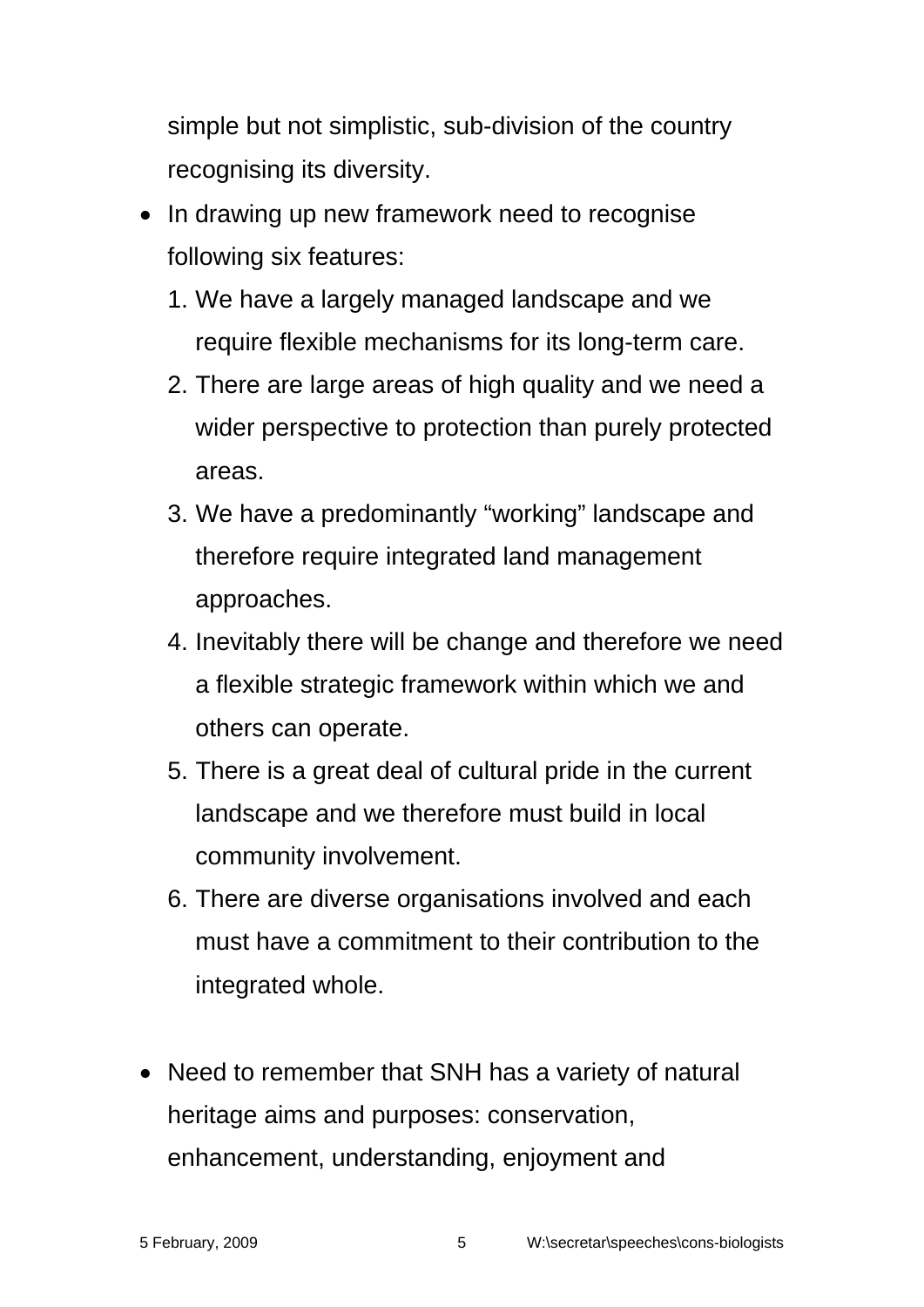sustainable use which require an integrated approach. Also a series of balancing beauties which we must take appropriate account of: ecological and environmental change, needs of agriculture, fisheries and forestry, need the social and economic development, need to conserve sites and landscapes of archaeological and historic interests, interests of owners and occupiers, interest of local communities. All of this needs a much broader approach.

- Also our statute does not give us dictatorial powers rather our role is to advise and to take action. Hence our Management Strategy with the goals of influencing attitudes and policies and securing practical management.
- Therefore NHZ programme is about integrated planning and decision-making for our own use and also jointly with all relevant partners both nationally and locally within Scotland.

#### **Defining the Zones**

• Must recognise the diversity of Scotland within a very small land area as a result of geology, geomorphogical processes, climate, soils etc. Photo West Cairngorms to Speyside, block diagram of Scottish zones.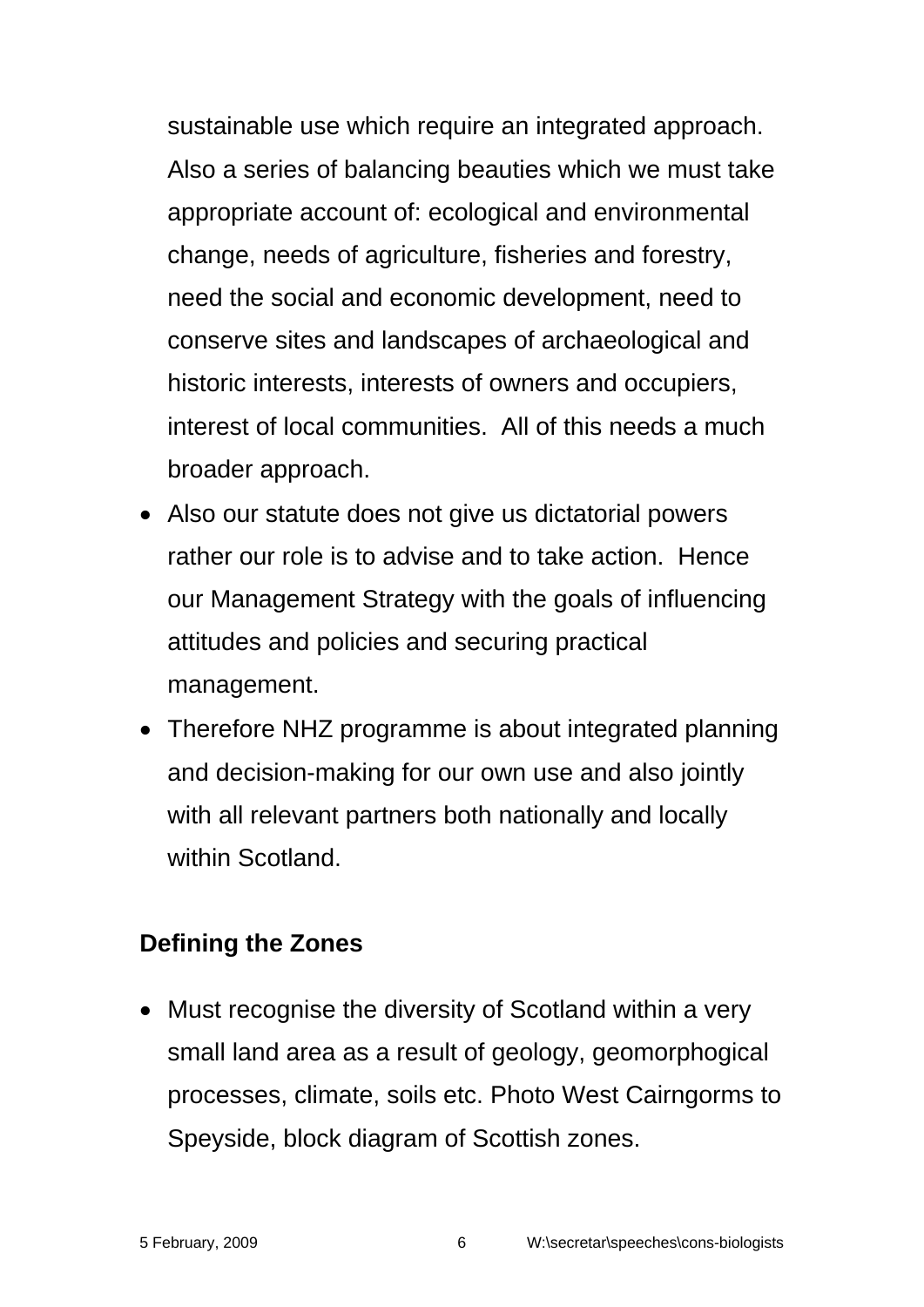- Sub-dividing Scotland into its natural, bio-geographic zones is spatial foundation for more integrated approach.
- Start with six taxonomic groups: breeding birds, diurnal insects, non-marine molluscs, liverworts, mosses and vascular plants; add 16 climatic variables to give 10 zone map of Scotland. Modify to take into account topography and soils. Add landscape components arising from landscape character and land use to derive Natural Heritage Zones. 21 in total. Hope they are recognisable as obvious bio-geographic units in Scotland.

#### **Components of the Zonal Programme**

- Basically three components:
	- 1. gathering all relevant data in more coherent and consistent fashion than before on earth science, landscape, freshwater, recreation and access, biodiversity of species, biodiversity of habitats and basic environmental data. Undertaken for the whole of Scotland and for each of the 21 zones.
	- 2. National overview through prospectuses on mountains and moorlands, coast and shore,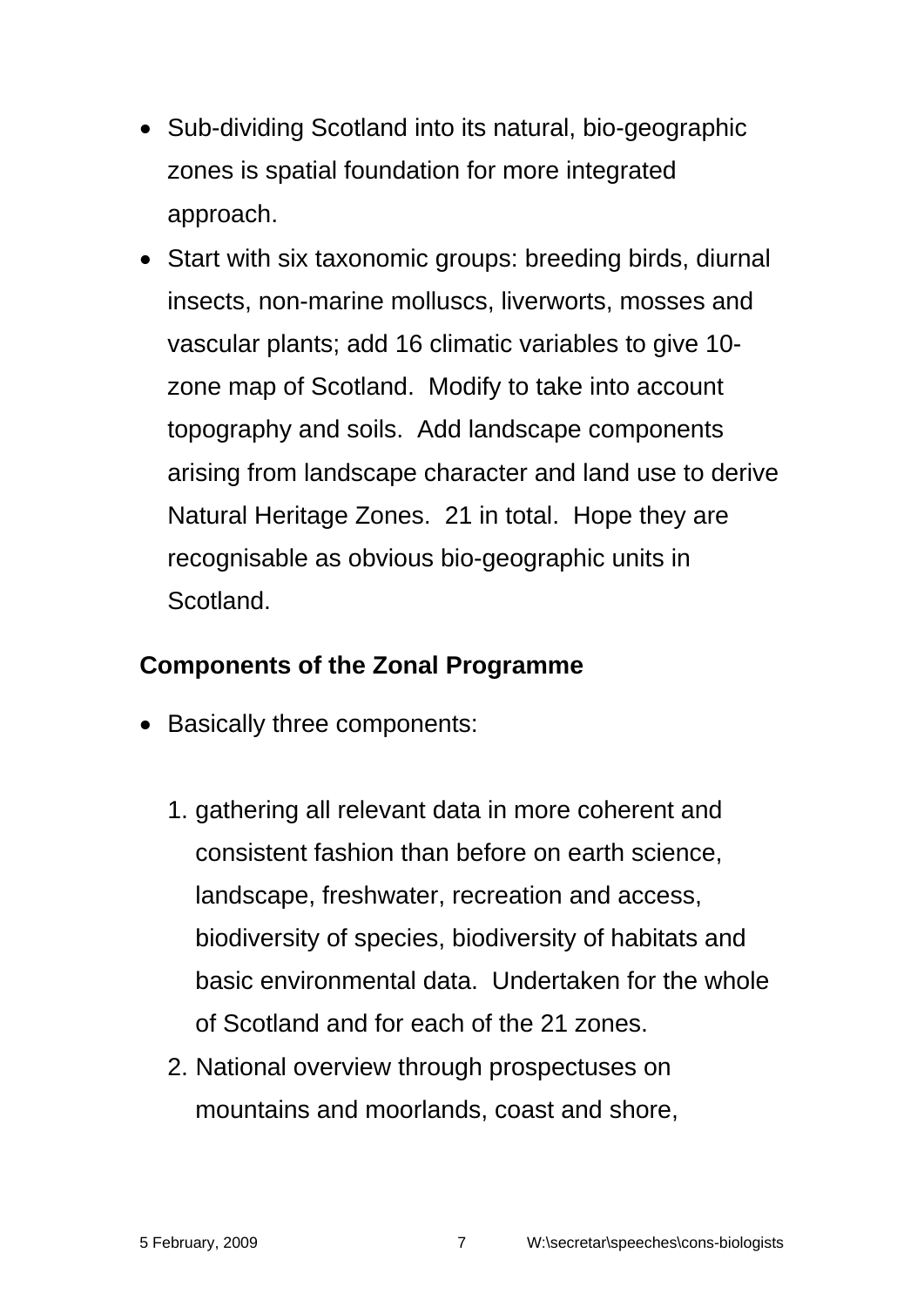farmland, forest and woodland, settlements, and **freshwater** 

3. Prospectuses for each of the 21 zones.

- Prospectuses describe the natural heritage, analyse the drivers of change in the immediate past, present and likely future, paint a vision for 25-years hence and identify objectives and possible actions, and the role which stakeholders can play in achieving the vision.
- Vision: needs to be challenging but realistic and to confront the essential choice between exploitation of environmental resources (Lingerbay) and restoration of environmental degradation (three stage restoration diagram). Basically choice between quick wins ("soft wood" approach) and long-term gain ("hardwood" approach).
- Essential therefore to see integration of the different elements of the land from the strictest protection in the core of protected areas through to areas of relatively heavy exploitation of environmental resources (diagram).
- Essential to have appropriate information and interpretation of drivers of change (ECN site), analysing long-term trends (NMCS: Grampian and overview diagram), understanding causes of changes (red data bar chart on causes of species decline).